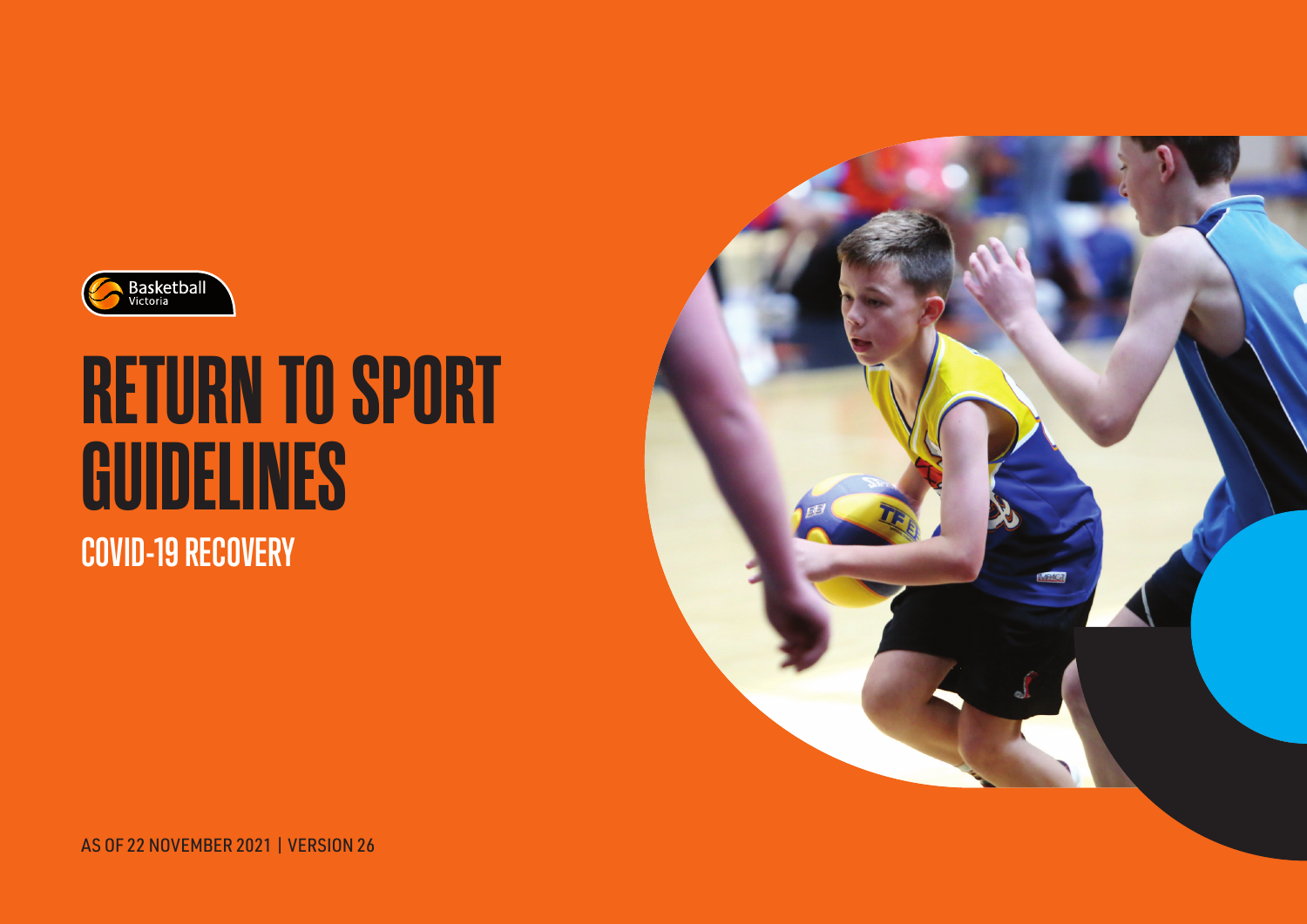## **REACTIVATION LEVELS**

#### **RED** NO BASKETBALL ACTIVITY

### **ORANGE** ONLY TRAINING ALLOWED

GREEN COMPETITION AND TRAINING ALLOWED